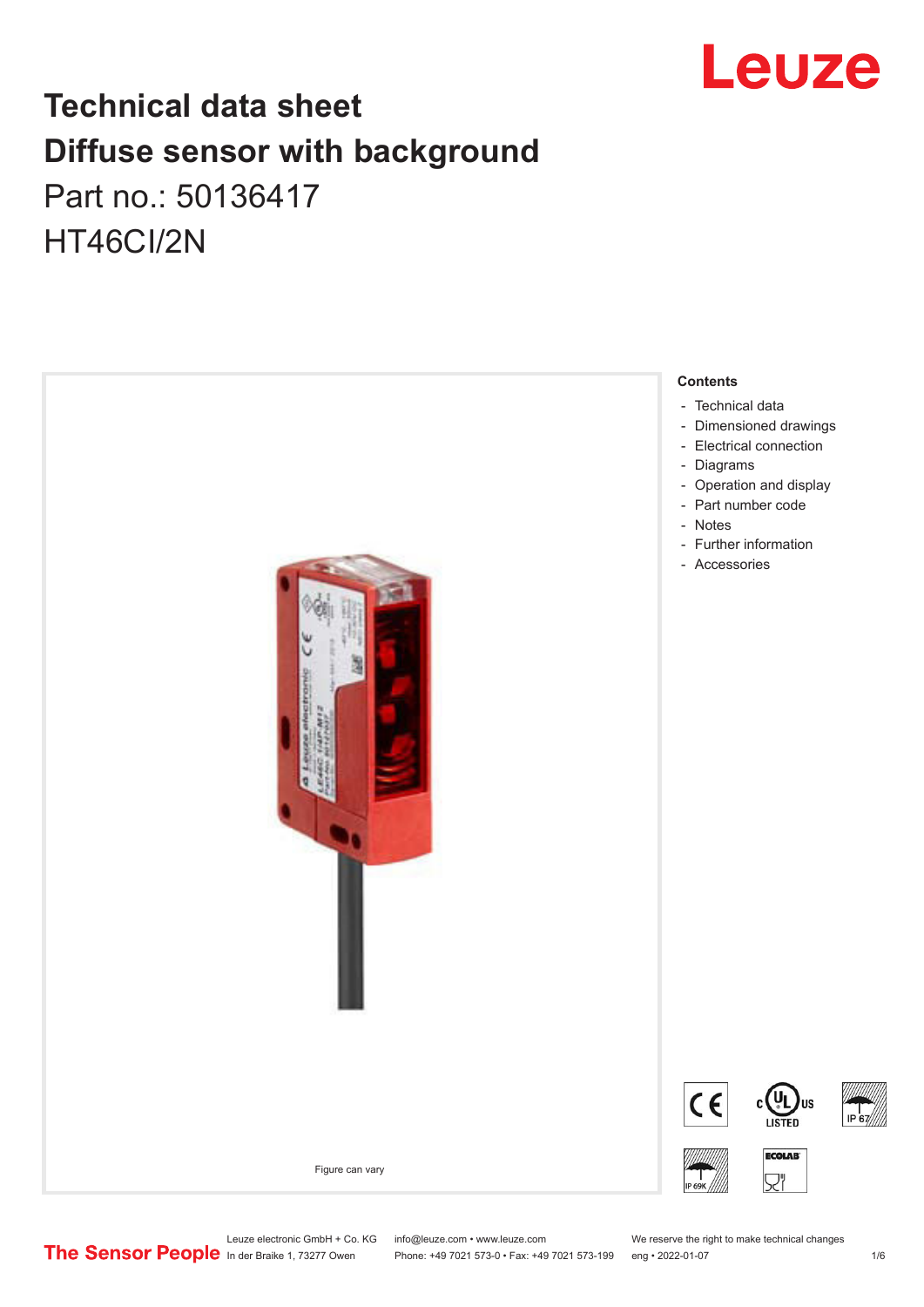## <span id="page-1-0"></span>**Technical data**

### **Basic data**

**Series** 46C **Operating principle** Diffuse reflection principle with back-

### **Optical data**

| <b>Black-white error</b>        | < 10% up to 1200 mm                  |
|---------------------------------|--------------------------------------|
| <b>Operating range</b>          | Guaranteed operating range           |
| Operating range, white 90%      | 0.0053m                              |
| Operating range, gray 18%       | 0.022m                               |
| Operating range, black 6%       | $0.051.5$ m                          |
| <b>Operating range limit</b>    | Typical operating range              |
| <b>Operating range limit</b>    | 0.0053m                              |
| <b>Adjustment range</b>         | 120  3,000 mm                        |
| Beam path                       | Focused                              |
| Light source                    | LED, Infrared                        |
| Wavelength                      | 860 nm                               |
| <b>Transmitted-signal shape</b> | Pulsed                               |
| LED group                       | Exempt group (in acc. with EN 62471) |
| Type of light spot geometry     | Rectangular                          |
| <b>Focus</b>                    | Fixed                                |

### **Electrical data**

**Protective circuit** Polarity reversal protection

Short circuit protected Transient protection

ground suppression

| Performance data              |                                     |
|-------------------------------|-------------------------------------|
| Supply voltage U <sub>p</sub> | 10  30 V, DC, Incl. residual ripple |
| <b>Residual ripple</b>        | $0 15 \%$ , From $U_{p}$            |
| <b>Open-circuit current</b>   | $030$ mA                            |

### **Outputs**

**Number of digital switching outputs** 2 Piece(s)

| <b>Switching outputs</b>                              |                                   |
|-------------------------------------------------------|-----------------------------------|
| <b>Voltage type</b>                                   | DC.                               |
| Switching current, max.                               | 100 mA                            |
| Switching voltage                                     | high: $\geq$ (U <sub>p</sub> -2V) |
|                                                       | $1$ nw: $\leq$ 2V                 |
| <b>Switching output 1</b><br><b>Switching element</b> | <b>Transistor, NPN</b>            |
| <b>Switching principle</b>                            | Light switching                   |
| <b>Switching output 2</b><br><b>Switching element</b> | <b>Transistor, NPN</b>            |

**Switching frequency** 250 Hz **Response time** 2 ms **Readiness delay** 300 ms

**Switching principle** Dark switching

## **Timing**

| <b>Switching frequency</b> |  |
|----------------------------|--|
| <b>Response time</b>       |  |
| <b>Readiness delay</b>     |  |

**Connection 1 Signal OUT** Voltage supply **Type of connection** Cable **Cable length** 2,000 mm **Sheathing material** PUR **Cable color** Black

### **Mechanical data**

**Number of conductors** 4 -wire **Wire cross section** 0.2 mm<sup>2</sup>

| Dimension (W x H x L)             | 20.5 mm x 76.3 mm x 44 mm    |
|-----------------------------------|------------------------------|
| <b>Housing material</b>           | <b>Plastic</b>               |
| <b>Plastic housing</b>            | PC-PBT                       |
| Lens cover material               | Plastic / PMMA               |
| Net weight                        | 100q                         |
| <b>Housing color</b>              | Red                          |
| <b>Type of fastening</b>          | Through-hole mounting        |
|                                   | Via optional mounting device |
| <b>Compatibility of materials</b> | <b>ECOLAB</b>                |

### **Operation and display**

| Type of display                     | I FD                    |
|-------------------------------------|-------------------------|
| <b>Number of LEDs</b>               | 2 Piece(s)              |
| <b>Operational controls</b>         | Multiturn potentiometer |
| Function of the operational control | Range adjustment        |
|                                     |                         |

### **Environmental data**

| Ambient temperature, operation | -40  60 °C |
|--------------------------------|------------|
| Ambient temperature, storage   | -40  70 °C |

### **Certifications**

| Degree of protection     | IP 67         |
|--------------------------|---------------|
|                          | IP 69K        |
| <b>Protection class</b>  | Ш             |
| <b>Certifications</b>    | c UL US       |
| <b>Standards applied</b> | IEC 60947-5-2 |
|                          |               |

### **Classification**

| <b>Customs tariff number</b> | 85365019 |
|------------------------------|----------|
| eCl@ss 5.1.4                 | 27270904 |
| eCl@ss 8.0                   | 27270904 |
| eCl@ss 9.0                   | 27270904 |
| eCl@ss 10.0                  | 27270904 |
| eCl@ss 11.0                  | 27270904 |
| <b>ETIM 5.0</b>              | EC002719 |
| <b>ETIM 6.0</b>              | EC002719 |
| <b>ETIM 7.0</b>              | EC002719 |

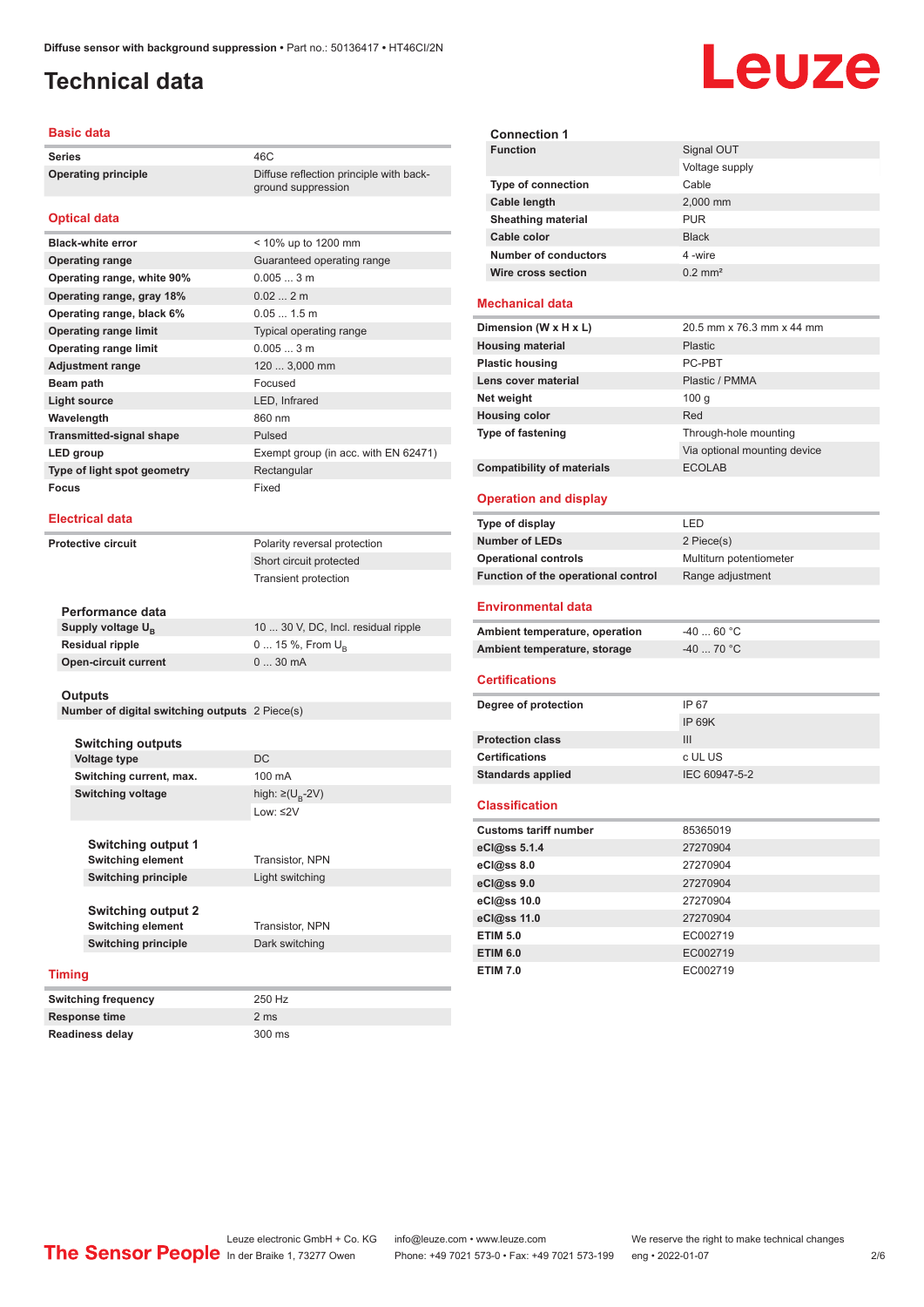## <span id="page-2-0"></span>**Dimensioned drawings**

Leuze

All dimensions in millimeters



- A Receiver
- B Transmitter
- C Optical axis
- DA Green LED
- DB Yellow LED
- E Multiturn potentiometer

## **Electrical connection**

### **Connection 1**

| <b>Function</b>             | Signal OUT            |
|-----------------------------|-----------------------|
|                             | Voltage supply        |
| <b>Type of connection</b>   | Cable                 |
| Cable length                | 2,000 mm              |
| <b>Sheathing material</b>   | <b>PUR</b>            |
| Cable color                 | <b>Black</b>          |
| <b>Number of conductors</b> | 4 -wire               |
| Wire cross section          | $0.2$ mm <sup>2</sup> |

### **Conductor color Conductor assignment**

| <b>Brown</b> | $V +$            |
|--------------|------------------|
| White        | OUT <sub>2</sub> |
| Blue         | <b>GND</b>       |
| <b>Black</b> | OUT <sub>1</sub> |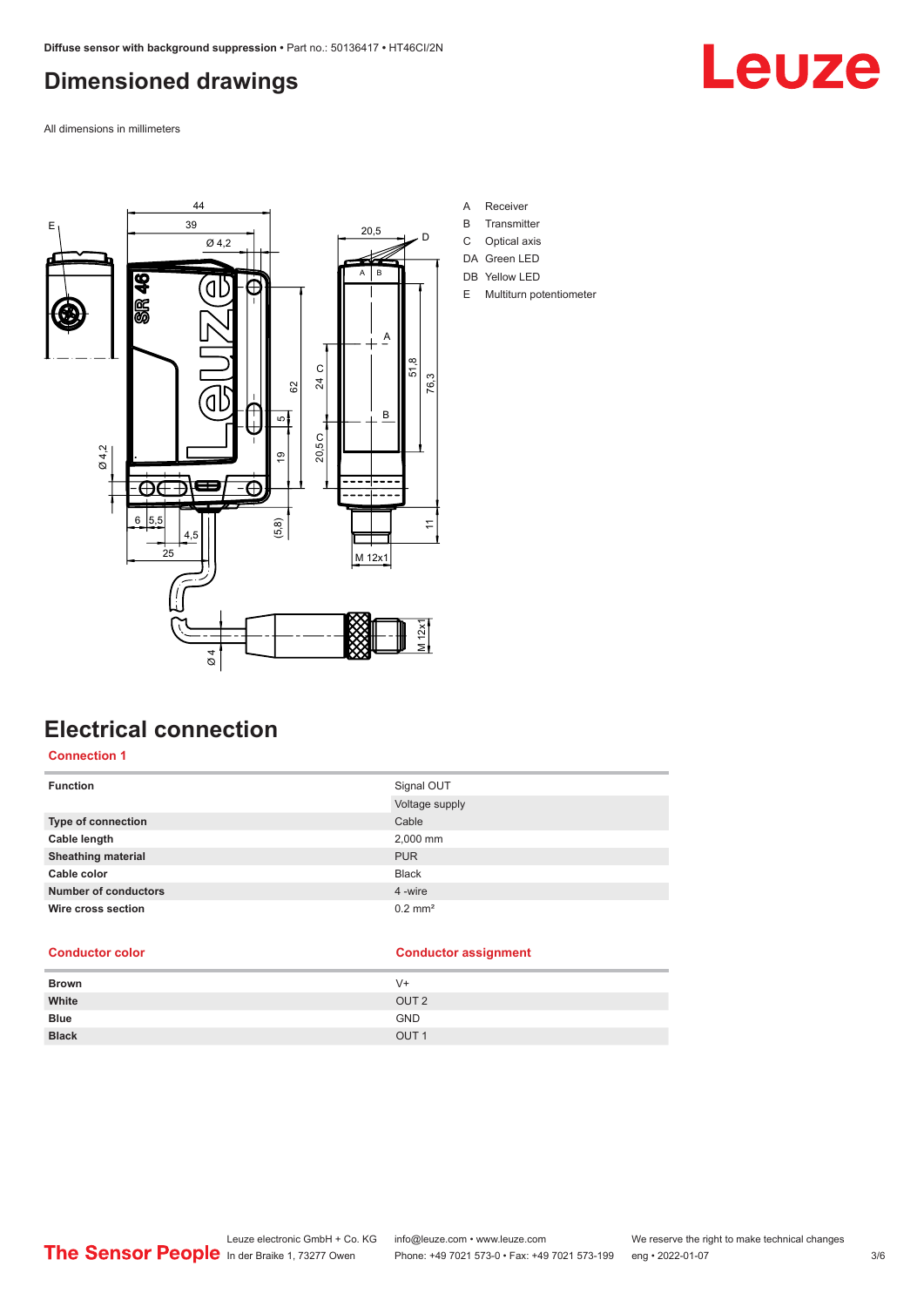## <span id="page-3-0"></span>**Diagrams**

# Leuze

Typ. response behavior (white 90 %)



Typ. black/white behavior



x

## **Operation and display**

| <b>LED</b> | <b>Display</b>           | <b>Meaning</b>        |
|------------|--------------------------|-----------------------|
|            | Green, continuous light  | Operational readiness |
| C          | Yellow, continuous light | Reflection            |

| <b>Distance Immil</b> |
|-----------------------|
| Misalignment [mm]     |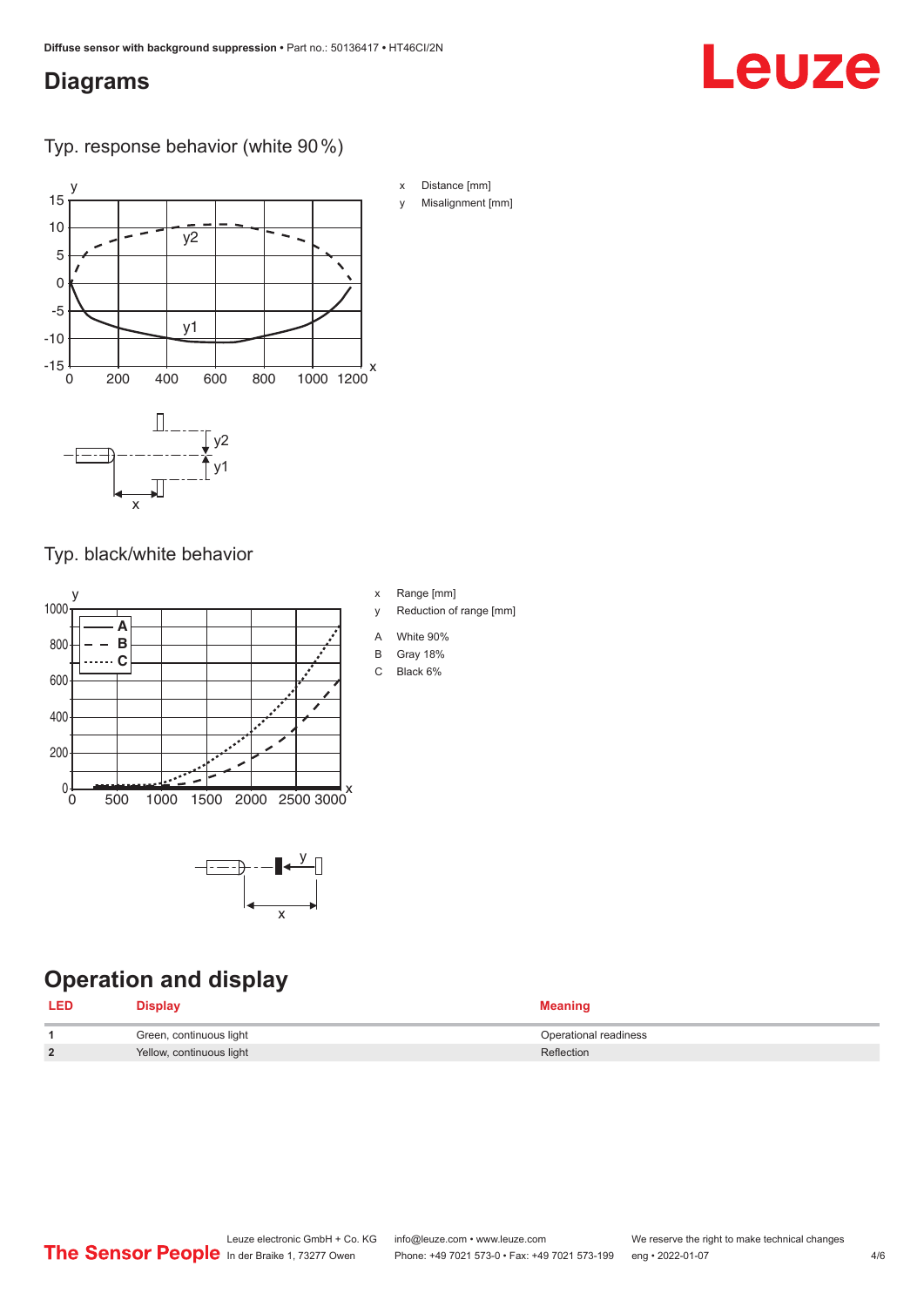## <span id="page-4-0"></span>**Part number code**



Part designation: **AAA46C d EE-f.GG H/i J-K**

| AAA46C      | Operating principle / construction<br>HT46C: Diffuse reflection sensor with background suppression<br>LS46C: Throughbeam photoelectric sensor transmitter<br>LE46C: Throughbeam photoelectric sensor receiver<br>PRK46C: Retro-reflective photoelectric sensor with polarization filter<br>RK46C: Retro-reflective photoelectric sensor                                                                                                                                                                                                                                                                                                                                                        |
|-------------|------------------------------------------------------------------------------------------------------------------------------------------------------------------------------------------------------------------------------------------------------------------------------------------------------------------------------------------------------------------------------------------------------------------------------------------------------------------------------------------------------------------------------------------------------------------------------------------------------------------------------------------------------------------------------------------------|
| d           | Light type<br>n/a: red light<br>I: infrared light                                                                                                                                                                                                                                                                                                                                                                                                                                                                                                                                                                                                                                              |
| EE          | Light source<br>n/a: LED<br>L1: laser class 1<br>L2: laser class 2                                                                                                                                                                                                                                                                                                                                                                                                                                                                                                                                                                                                                             |
| f           | Preset range (optional)<br>n/a: operating range acc. to data sheet<br>xxxF: Preset range [mm]                                                                                                                                                                                                                                                                                                                                                                                                                                                                                                                                                                                                  |
| GG          | Equipment<br>n/a: standard<br>1: 270° potentiometer<br>8: activation input (activation with high signal)<br>01: diffuse reflection sensor with background suppression (HT): HG tape (HighGain tape) is not detected from a distance of 900 mm with a set<br>operating range of $\leq$ 450 mm (diffuse reflection: 6%, black)<br>D: Depolarizing media<br>E: Diffuse reflection sensor with background suppression (HT): optimized for dusty environments<br>SL: Diffuse reflection sensor with background suppression (HT): slit diaphragm 25 mm x 3 mm<br>P: throughbeam photoelectric sensor receiver (LE): edge filter for parallel operation<br>L: Light-band<br>XL: Extra long light spot |
| н           | Operating range adjustment & version<br>n/a with diffuse reflection sensor with background suppression (HT): range adjustment via mechanical adjusting spindle<br>n/a with retro-reflective photoelectric sensors (PRK): operating range not adjustable<br>1: retro-reflective photoelectric sensors (PRK/RK): sensitivity adjustment via potentiometer<br>3: teach-in via button<br>P2: resolution 2 mm                                                                                                                                                                                                                                                                                       |
| j.          | Switching output/function OUT 1/IN: Pin 4 or black conductor<br>2: NPN transistor output, light switching<br>N: NPN transistor output, dark switching<br>4: PNP transistor output, light switching<br>P: PNP transistor output, dark switching<br>L: IO-Link                                                                                                                                                                                                                                                                                                                                                                                                                                   |
| J           | Switching output / function OUT 2/IN: pin 2 or white conductor<br>2: NPN transistor output, light switching<br>N: NPN transistor output, dark switching<br>4: PNP transistor output, light switching<br>P: PNP transistor output, dark switching<br>8: activation input (activation with high signal)<br>9: deactivation input (deactivation with high signal)<br>W: warning output<br>X: pin not used                                                                                                                                                                                                                                                                                         |
| Κ           | <b>Electrical connection</b><br>n/a: cable, standard length 2000 mm, 4-wire<br>200-M12: cable, length 200 mm with M12 connector, 4-pin, axial (plug)<br>M12: M12 connector, 4-pin (plug)<br>500-M12: cable, length 500 mm with M12 connector, 4-pin, axial (plug)<br>1000-M12: cable, length 1000 mm with M12 connector, 4-pin, axial (plug)                                                                                                                                                                                                                                                                                                                                                   |
| <b>Note</b> |                                                                                                                                                                                                                                                                                                                                                                                                                                                                                                                                                                                                                                                                                                |
|             | $\&$ A list with all available device types can be found on the Leuze website at www.leuze.com.                                                                                                                                                                                                                                                                                                                                                                                                                                                                                                                                                                                                |